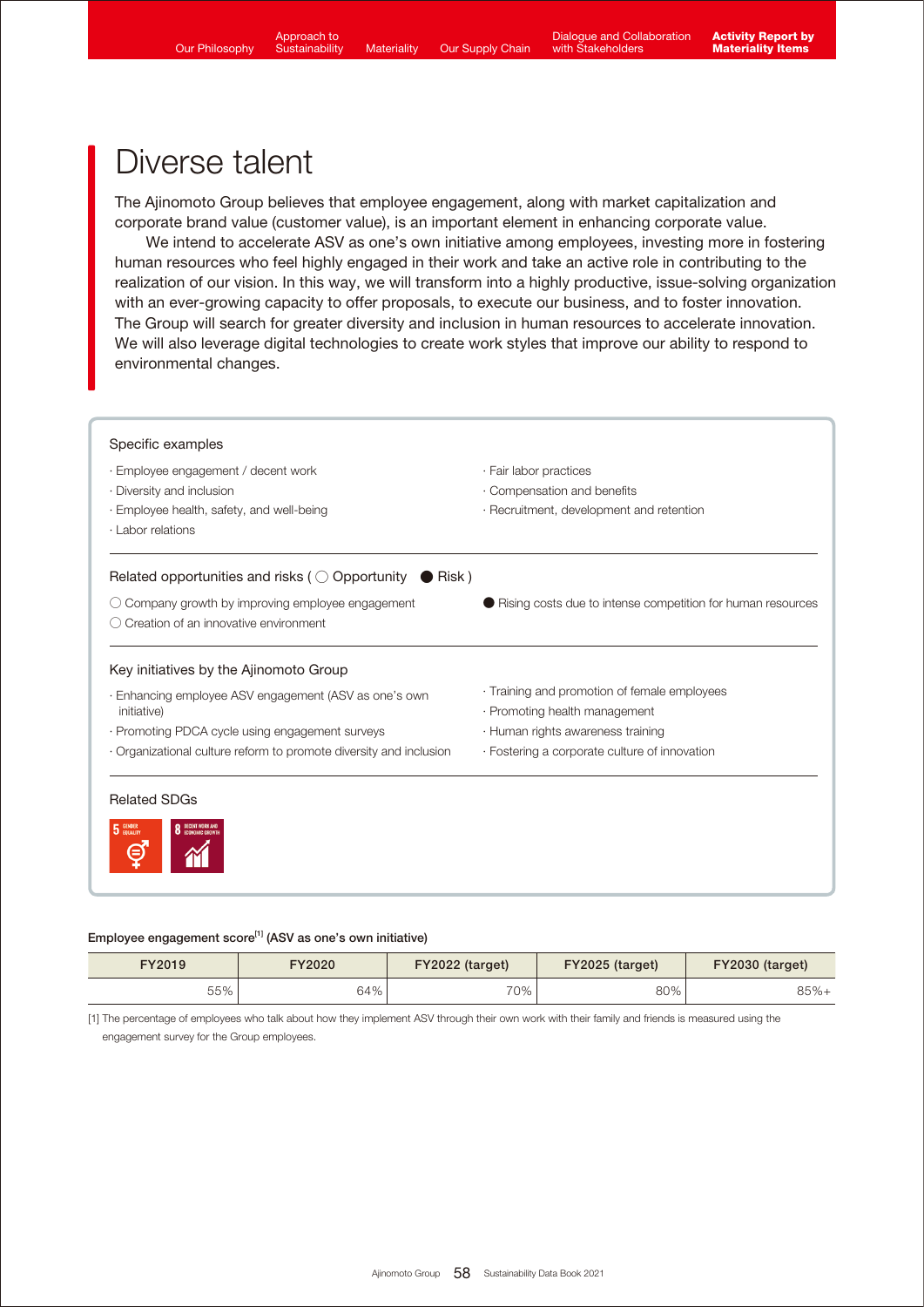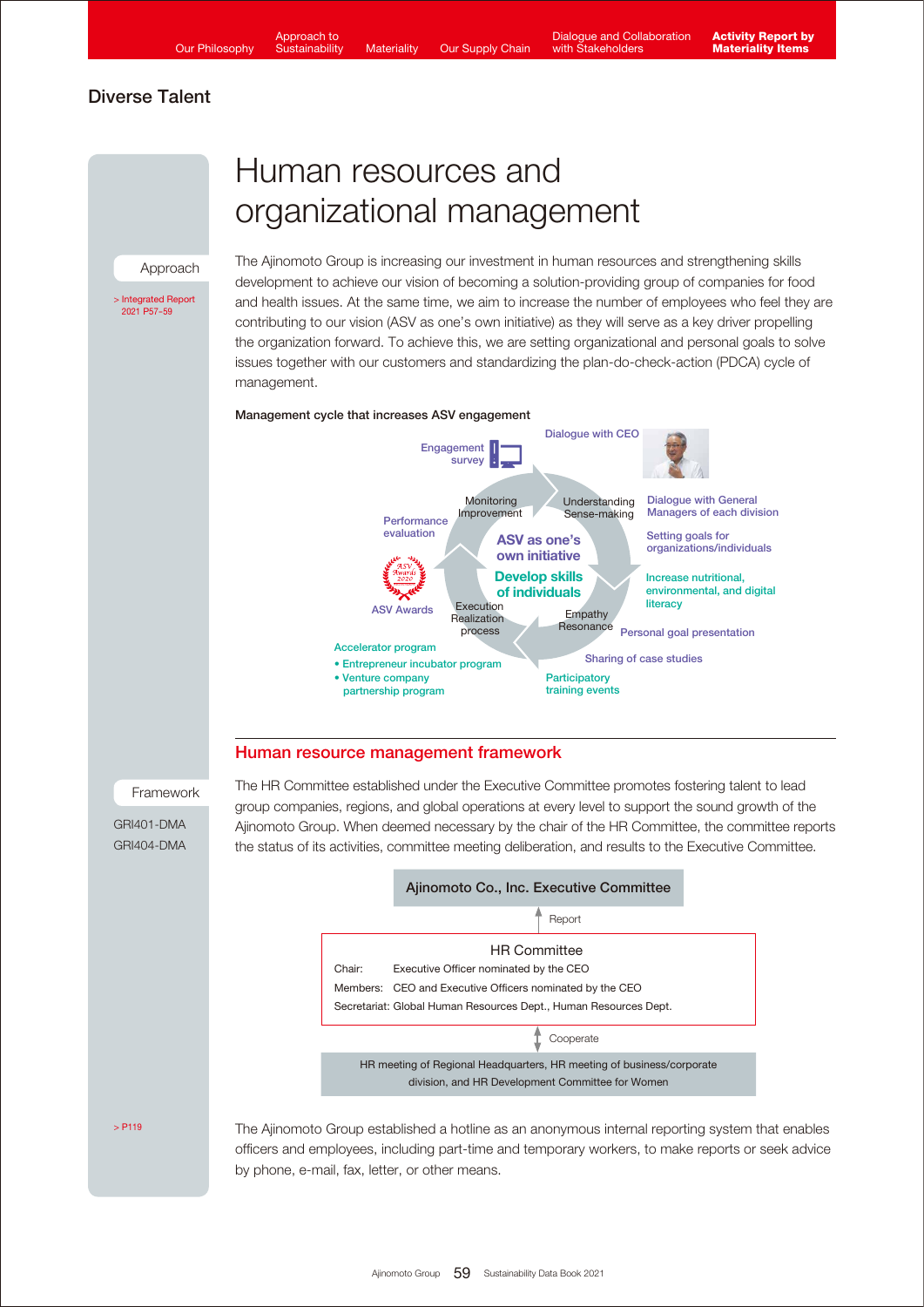#### Global human resources management system

We have adopted a global human resources management system based on a common foundation to foster and assign diverse human resources around the world, ensuring we put the right person in the right position. We are using this system to accelerate our development of next-generation management and highly specialized personnel. The system consists of a mechanism to visualize key posts and key personnel (position management, talent management) as shown below.

#### Position management (right position)

Identify the duties required for the organization to execute our business strategy. Determine the requirements for each job and the people necessary to perform said duties.

| Job level         | Grade system based on job level                                                                                                                                                                                                                                                  |
|-------------------|----------------------------------------------------------------------------------------------------------------------------------------------------------------------------------------------------------------------------------------------------------------------------------|
| Evaluation system | Behavior and performance evaluations based on the Ajinomoto Group Way                                                                                                                                                                                                            |
| Remuneration      | Establish global remuneration policies<br>1. The remuneration program must comply with the laws and regulations of each<br>country and region<br>2. Remuneration reflecting duties and performance<br>3. Competitive remuneration levels based on country, regional market wages |

#### Talent management (right person) To discover and develop human resources, we strive to appoint and assign the right person in the right position in light of the duties and personnel requirements above. Ensure the rapid promotion of key talents.

| <b>HR Committee</b> | Establish HR meetings at Regional Headquarters and business/corporate divisions                                                                                                           |
|---------------------|-------------------------------------------------------------------------------------------------------------------------------------------------------------------------------------------|
| Talent portfolio    | Dual axis of performance evaluation and next-generation leadership requirements<br>Next-generation leadership requirements determined based on the future ideal of the<br>Ajinomoto Group |
| Succession plan     | Determines key positions by Regional Headquarters, Group companies and divisions                                                                                                          |
| Development plan    | Plans for key talent                                                                                                                                                                      |

In July 2021, we implemented a new global human resources information system that will visualize human resources and organizational information, in the interest of evolution and greater efficiency of our global human resources management system for Ajinomoto Co., Inc. By bringing more visibility to the organization, position, and other information for all employees, we support the self-directed career development of each individual. In addition, utilizing this system in areas such as the HR Committee and staff reassignments will help us in our aim to discover and develop human resources further, putting the right person in the right position. Going forward, we will deploy the system to other group companies.

### **Develop skills to better resolve issues**

Performance

GRI404-1 GRI404-2

[> Integrated Report](https://www.ajinomoto.co.jp/company/en/ir/library/annual/main/08/teaserItems1/00/linkList/0/link/Integrated%20Report%202021_E_A4.pdf#page=58)  2021 P57-58 [> P129](https://www.ajinomoto.com/sustainability/pdf/2021/SDB2021en_competition.pdf#page=2) [> P131](https://www.ajinomoto.com/sustainability/pdf/2021/SDB2021en_competition.pdf#page=4)

The Ajinomoto Group develops skills in each employee to better resolve issues. In this way, we create innovation toward resolving food and health issues. In particular, we are focused on improving employee literacy in nutrition, the environment, and digital, of which we started training on nutrition and digital in fiscal 2020 at Ajinomoto Co., Inc. Total of 460 employees participated in the nutritional literacy training and the number of certified business DX employees are as described in the table next page. We also provide participatory training to encourage employees to make ASV as one's own initiative, and we sponsor our A-STARTERS program for fostering in-house entrepreneurship and commercializing business ideas. Of the 133 teams applied for A-STARTERS, four teams were selected in our business plan contest after document reviews, interview screenings, and training. We will further develop the business ideas during fiscal 2021.

 In fiscal 2020, Ajinomoto Co., Inc. spent 123,000 yen per person on training, averaging 13 hours of training per employee.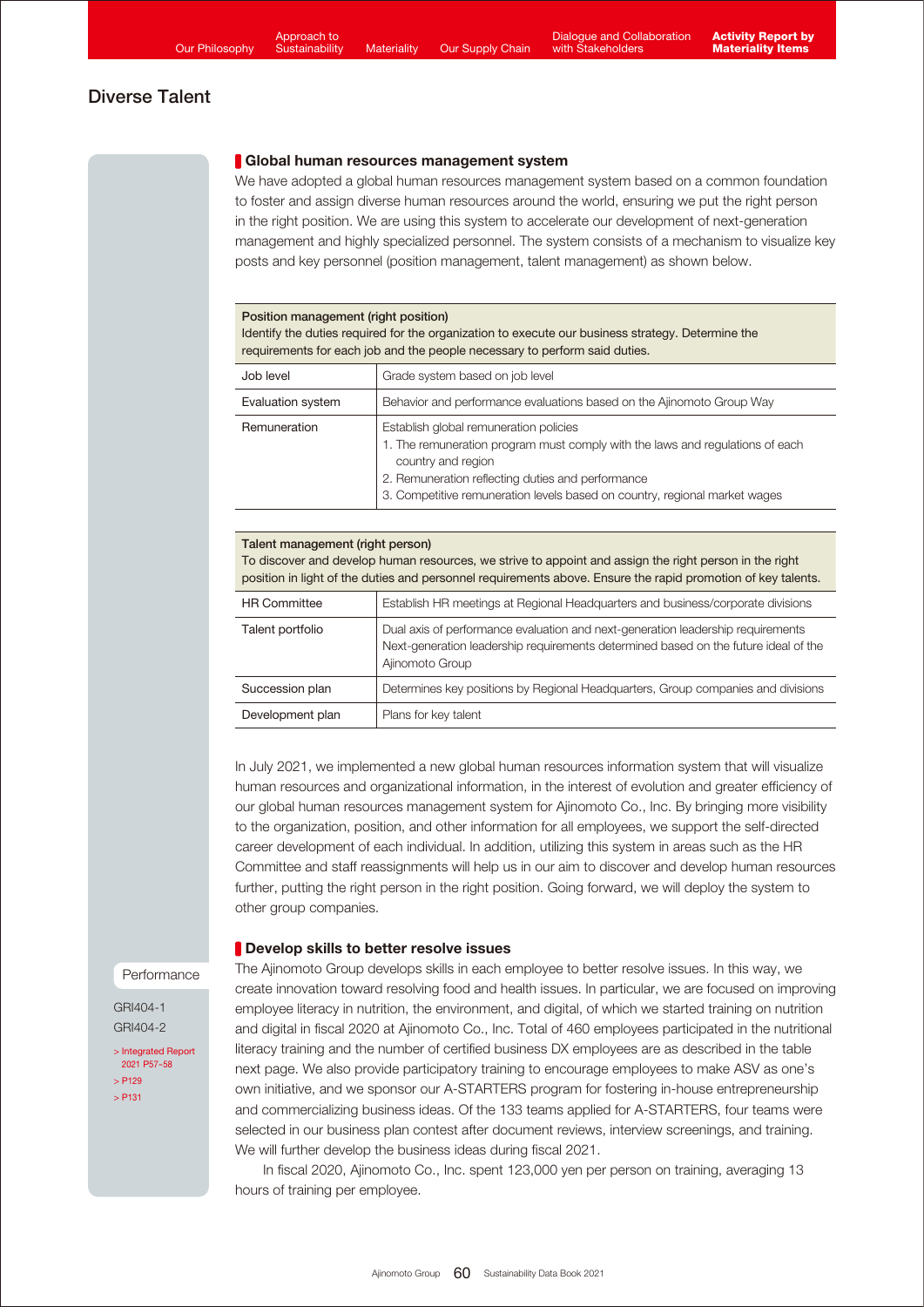#### Certified business DX employees of Ajinomoto Co., Inc.

|                                    | FY2020         | Percentage of employees |
|------------------------------------|----------------|-------------------------|
| Beginner                           | 743            | 23%                     |
| Intermediate                       | 5 <sup>1</sup> | 2%                      |
| Advanced                           |                | 0.3%                    |
| Total (Cumulative <sup>[1]</sup> ) | 803            | 25%                     |

[1] Includes employees taking multiple courses

#### **Promoting work-style innovation**

#### Performance

The Ajinomoto Group uses digital technology to eliminate waste and improve time productivity for raising customer value. We pursue individual productivity improvements across our entire organization.

 In fiscal 2020, we promoted creation of an environment in which diverse human resources can be highly productive and work flexibly by initiatives such as abolishing restrictions on days worked at home or at satellite offices (employees were previously required to work at the company at least one day a week), using Microsoft Teams, an information and communications tool, digitizing personal seals and contract documents, etc., even amid the new normal created by the COVID-19 pandemic.

The average total work hours of Ajinomoto Co., Inc. employees were 1,878 in fiscal 2020.

### Employee engagement

#### Performance

GRI404-2

[> Integrated Report](https://www.ajinomoto.co.jp/company/en/ir/library/annual/main/08/teaserItems1/00/linkList/0/link/Integrated%20Report%202021_E_A4.pdf#page=58)  2021 P57-59

The Ajinomoto Group redefined our philosophy regarding corporate value in February 2020. Improving employee engagement in creating customer value leads to the creation of economic value. By sharing this economic value with employees, we generate a cycle of rising engagement, which we see as corporate value.

 We have included employee engagement scores (ASV as one's own initiative) as a priority KPI in our 2020-2025 Medium-Term Management Plan ("20-25 MTP"). As we advance in developing the skills of our individual employees, we use the OE<sup>[2]</sup> method in our management cycle to accelerate ASV as one's own initiative in each employee.

 In fiscal 2020, we held a total of 53 CEO-employee dialogues and 75 dialogues with three General Managers of business and corporate divisions in a combination of online and in-person formats. These dialogues were part of our communications about our 20-25 MTP. Personal goal presentations were also made across all organizations. As employees talk about goals in their own words, they reconfirm how their own work fits into the organization and who their work benefits (who their customers are). This also improves employee commitment to our corporate goals.

 We have been encouraging employees to post their best practices to "My ASV Story" on our internal social media network, as well as commending particularly excellent examples of initiatives that embody ASV at the ASV Awards. In this manner, we are accelerating the ASV engagement of employees.

[2] Abbreviation of Operational excellence. Continuous improvement and reform activities based on the philosophy and methods of thoroughly refining all operations to solve problems and to add value from the customer's point of view while individuals and teams grow in a synchronized manner in order to create a competitive advantage.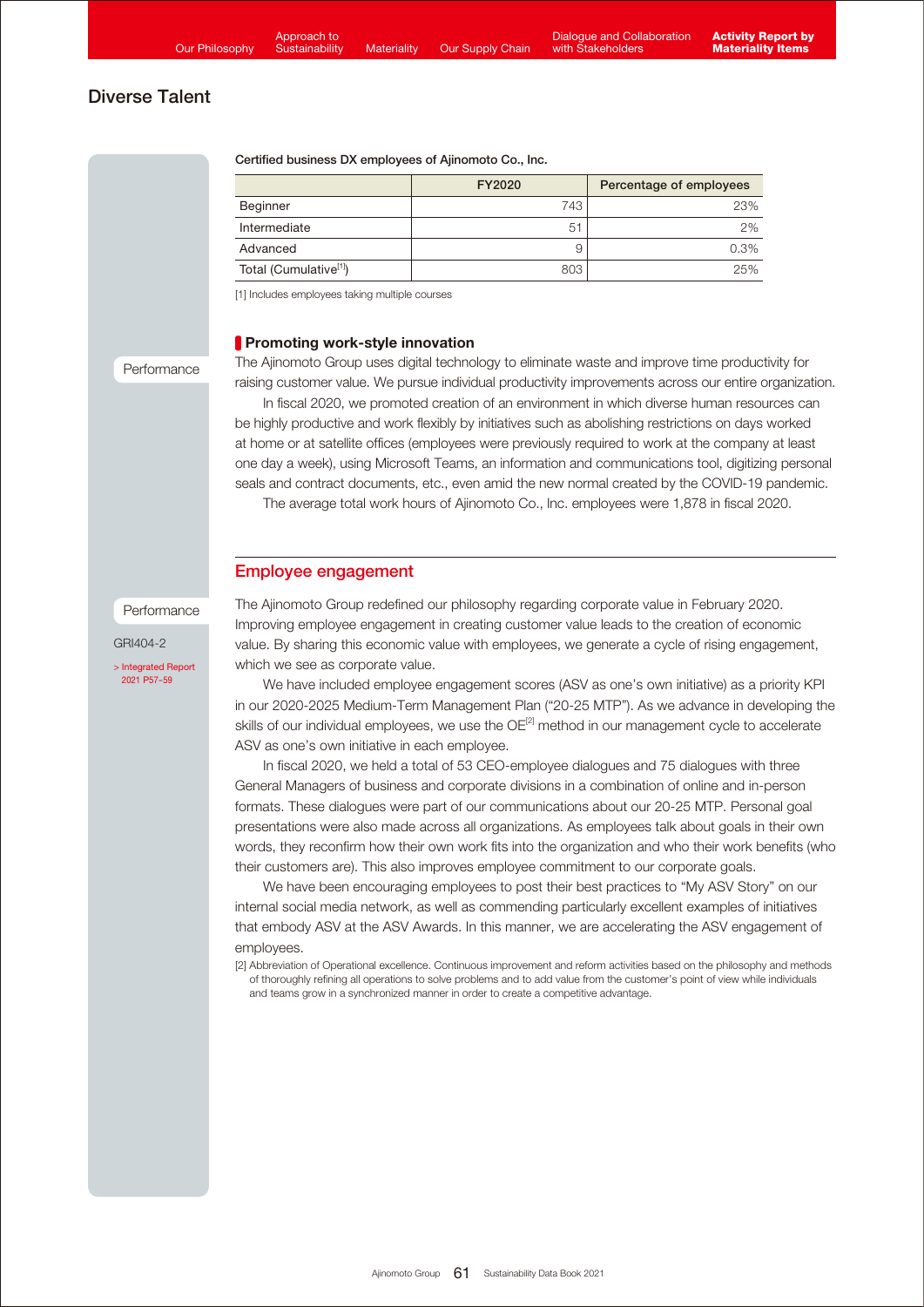#### Initiatives to increase ASV engagement

| <b>Initiatives</b>                                 | <b>FY2020 Performance</b>                             |  |
|----------------------------------------------------|-------------------------------------------------------|--|
| 1. Management plans dialogue with the CEO          | Total of 53 dialogues held across all Ajinomoto Co.,  |  |
|                                                    | Inc. organizations                                    |  |
| 2. Dialogue with General Managers of each division | Total of 75 dialogues held across Ajinomoto Co., Inc. |  |
|                                                    | and major group companies in Japan                    |  |
| 3. Set organization/individual goals               | Completed as planned.                                 |  |
| 4. Personal goal presentation                      | Held at all organizations at Ajinomoto Co., Inc.      |  |
| 5. Share best practices                            | Total of 359 ASV-related posts by employees           |  |
| 6. Entrepreneur incubator program, A-STARTERS      | Total of 133 teams applied, 4 teams selected          |  |
| 7. ASV Awards                                      | Awarded 7 initiatives at the Fifth ASV Awards         |  |
| 8. Monitoring via engagement survey                | ASV engagement score 64% (FY2019 55%)                 |  |
| 9. Address issues in next-year plans               | Completed as planned.                                 |  |

#### **Promoting ASV as one's own initiative based on engagement surveys**

#### Performance

To date, the Ajinomoto Group has quantitatively measured employee engagement through an engagement survey. This survey helps us understand and take action to improve issues, leveraging the PDCA cycle. While this survey had previously been conducted once every two years, the survey has been changed to an annual program as of fiscal 2020.

 In fiscal 2020, the Employee Engagement Score (ASV as one's own initiative), a priority KPI in our 20-25 MTP, improved by nine points to 64%. The favorable score for Sustainable Engagement<sup>[1]</sup> also improved by four points to 86%.

[1] A question category correlated highly with corporate sustainable growth. Questions measure workplace productivity and the vibrancy of our organizational culture, in addition to employee desire to contribute to goals and the intensity of employee connection to the company.

#### Employee engagement score

| FY2019 | FY2020 | FY2022 (Target) | FY2025 (Target) | FY2030 (Target) |
|--------|--------|-----------------|-----------------|-----------------|
| 55%    | 64%    | $70\%$ .        | 80%             | $85%+$          |

# Fair labor practices

The Ajinomoto Group believes that employee growth leads to company growth and a contribution to society. To link employee growth with company growth, we offer workplace environments, human resource management systems, and educational programs that support self-directed career development.

### Compensation and benefits

Approach

The Ajinomoto Group strives to improve terms of employment, including remuneration, on a global basis and in the context of individual company growth.

GRI405-2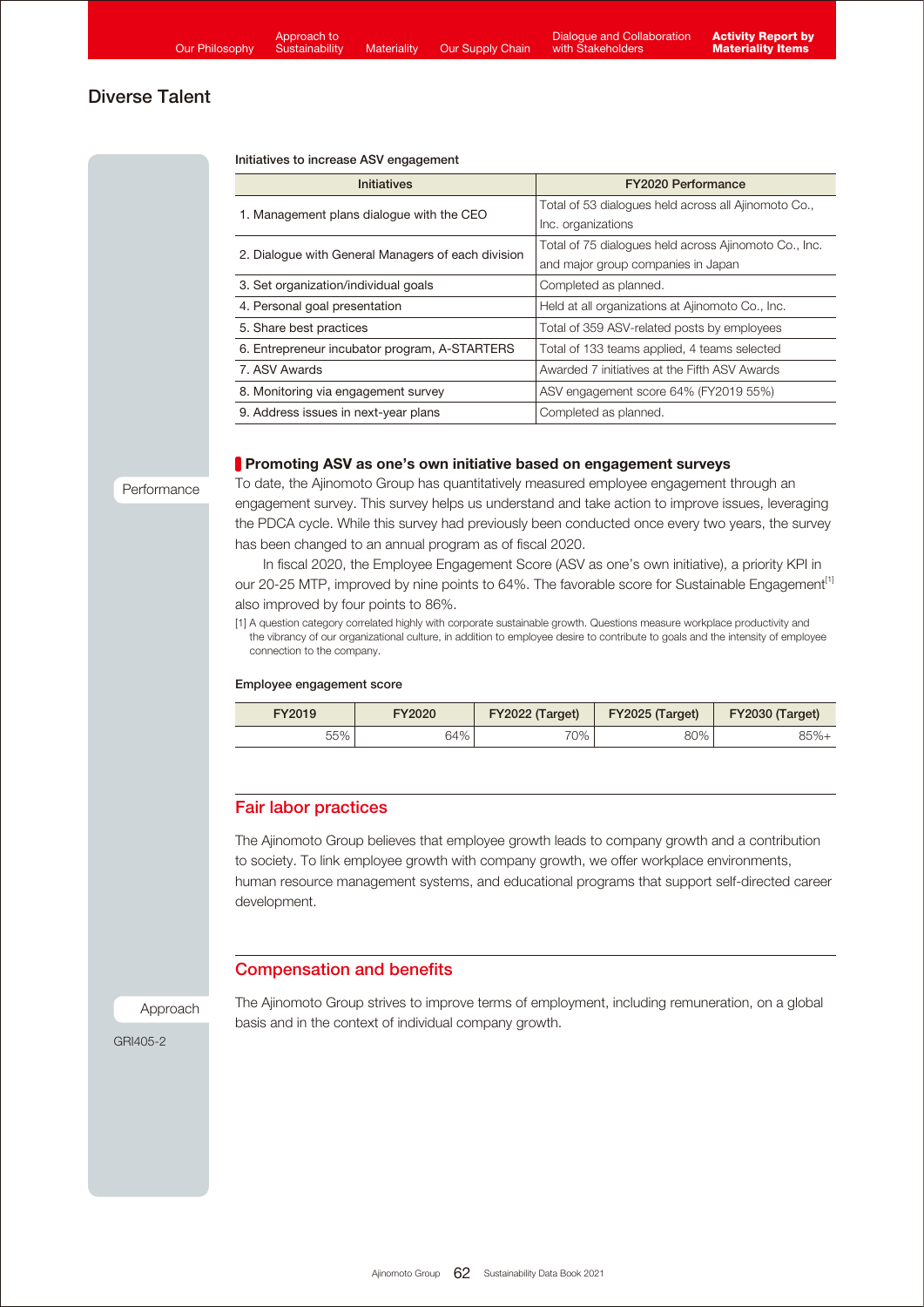Compensation by job title, gender (Ajinomoto Co., Inc. only; as of April 2020)

| Job title                                                         | Avg. compensation, women (A) | Avg. compensation, men (B) | Ratio (A/B) |
|-------------------------------------------------------------------|------------------------------|----------------------------|-------------|
| Executive<br>(Base salary only)                                   | ¥21,360,000                  | ¥21,360,000                |             |
| Management<br>(Base salary only)                                  | ¥7,480,678                   | ¥7,792,667                 | 0.959       |
| Management<br>(Base salary+ bonuses<br>and other cash incentives) | ¥12,990,850                  | ¥13,686,539                | 0.949       |
| Non-management                                                    | ¥7,082,346                   | ¥8,438,790                 | 0.839       |

### Labor-management relations

Framework

GRI102-41 GRI402-DMA GRI403-4

 $> 2114$ 

All non-management employees of Ajinomoto Co., Inc. are members of the labor union (63.6% of all employees). Labor agreements require the company to notify employees and their representatives before making any major changes that impact employees (minimum prior notice requirements are confidential and therefore not disclosed).

 Labor agreements also stipulate various requirements concerning safety and health, education and training, and medical checkups. Both management and employees work together to improve workplace safety and health standards. Under Japanese law, each workplace must convene a monthly safety and health committee meeting. The committee consists of roughly half managers and half non-managers. The purpose of this meeting is to identify causes and solutions related to occupational accidents and to share information on the status of employees on sick leave, changes in relevant laws, and more.

### Health and productivity management

#### Approach

GRI403-DMA GRI403-3 GRI403-6

[> White Paper on](https://www.ajinomoto.co.jp/company/jp/nutrition/pdf/ajinomoto_nutrition_whitepaper.pdf)  Health (Japanese only)  $\sim$  P33

The Ajinomoto Group believes that employee health and well-being are fundamental to improving employee engagement, and simultaneous growth of employees and the company. We strive to create workplaces that both support and improve employee health and well-being. We are emphasizing health management more than ever before, given the spread of COVID-19 that began in 2020.

 The Group vision for health and productivity management consists of two parts: company support for improving employee health and well-being and individual self-care based on high awareness and knowledge. These two parts work in tandem to maintain well-being and foster a health-minded culture.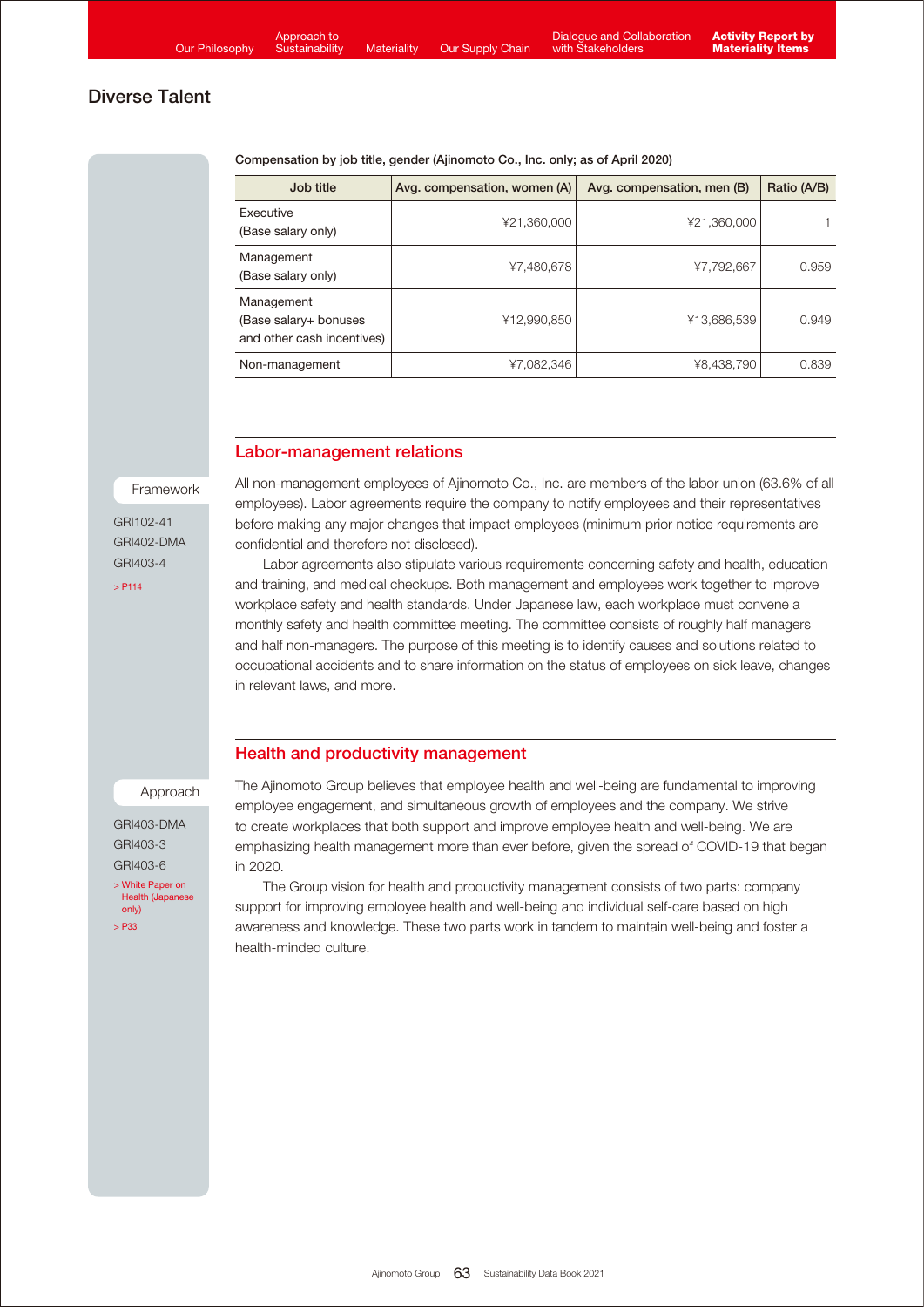

Vision for health and productivity management



Performance

In the fiscal 2020 Engagement Survey, group employees' favorable score for Health Management<sup>[1]</sup> was 81%.

[1] The percentage of group employees who responded that the company provides an environment and engages in measures to maintain and promote health in consideration of employee mental and physical health

#### Employee score for Health Management

| FY2019 | <b>FY2020</b> |
|--------|---------------|
| 79%    | 91%           |

#### **Health promotion framework**

The Ajinomoto Co., Inc. health policies are centered on the concept of self-care, which advocates health as a personal responsibility. This self-care is supported by a partnership between the Company's Wellness Promotion Center, which has nine occupational physicians and 13 health staff members, the HR departments, and the Ajinomoto Health Insurance Society.

#### **Health and productivity initiatives**

■ Standardization of health management systems and methods (Japan)

We are establishing standard health management systems and methods for the Ajinomoto Group to minimize disparities in maintaining and promoting health among group companies. In this way we strive for our employees to achieve health naturally by working in the Ajinomoto Group. ■ Individual health consultations

Ajinomoto Co., Inc. provides support necessary for every employee through individual health consultations. Every employee working in Japan is interviewed by an occupational physician or medical staff at the Wellness Promotion Center at least once per year. Based on medical examination and stress assessment results, employees receive health guidance that is respectful of their individual values and lifestyles, while also ensuring any latent physical or mental health problems are addressed. Guidance and advice services are also available for employees who work long hours or who are stationed overseas.

# Framework GRI403-DMA

GRI403-3 GRI403-6

#### Performance

GRI403-DMA GRI403-3 GRI403-6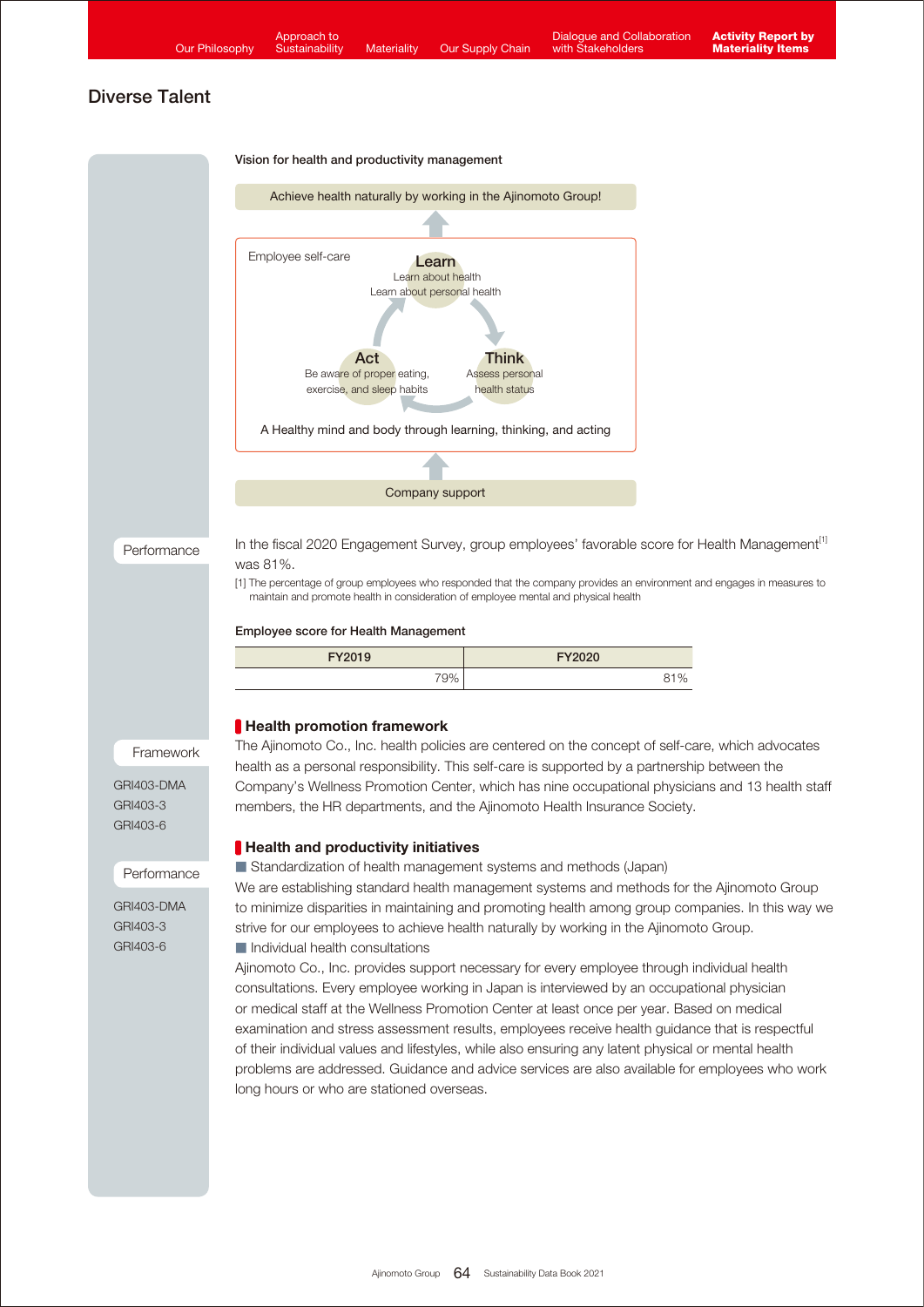Approach to **Sustainability** 

# Diverse Talent

#### ■ Health status visualization

A visual representation of health status is vital to implement employee self-care. Employees use the health advice app *Calomama Plus* to map exercise, diet, sleep, and emotions on four axes. In addition, we created the *MyHealth* personal health management website for employees to monitor medical checkup results, work data, and lifestyle data. In fiscal 2020, we launched the *My Health*  Challenge Medical Checkup Game. This program adds an element of entertainment to regular medical checkups, providing individual employees with opportunities to use those checkups to visualize the results of their health improvement efforts, and assessing their degree of year-on-year health improvement under a points system. We plan to continue this program moving forward as a contributing factor to self-care.

■ Mental Health Recovery Program

Ajinomoto Co., Inc. operates an original Mental Health Recovery Program. While taking temporary health leave and after returning to work, employees on this program receive ongoing support to assess their personal values and sources of fulfillment, learning to enjoy work by dealing with stress. As part of this program, employees set goals based on the state (stage) of their symptoms.

### **Inclusion in the 2021 Health & Productivity Stock Selection**

Performance

[> Public Awards and](https://www.ajinomoto.co.jp/company/en/ir/esg/sri.html) **Feedback** 

Ajinomoto Co., Inc. was included in the 2021 Health & Productivity Stock Selection. This selection was made by the Japanese Ministry of Economy, Trade and Industry (METI) and Tokyo Stock Exchange in recognition for our efforts to strategically promote employee health and productivity from a management perspective. This year marked the fifth consecutive time we have been selected for this honor. We were also included in the White 500, selected and certified from among all public companies in Japan in recognition of our initiatives to improve employee health management through Certified Health & Productivity Management Organizations Recognition Program.



 $2021$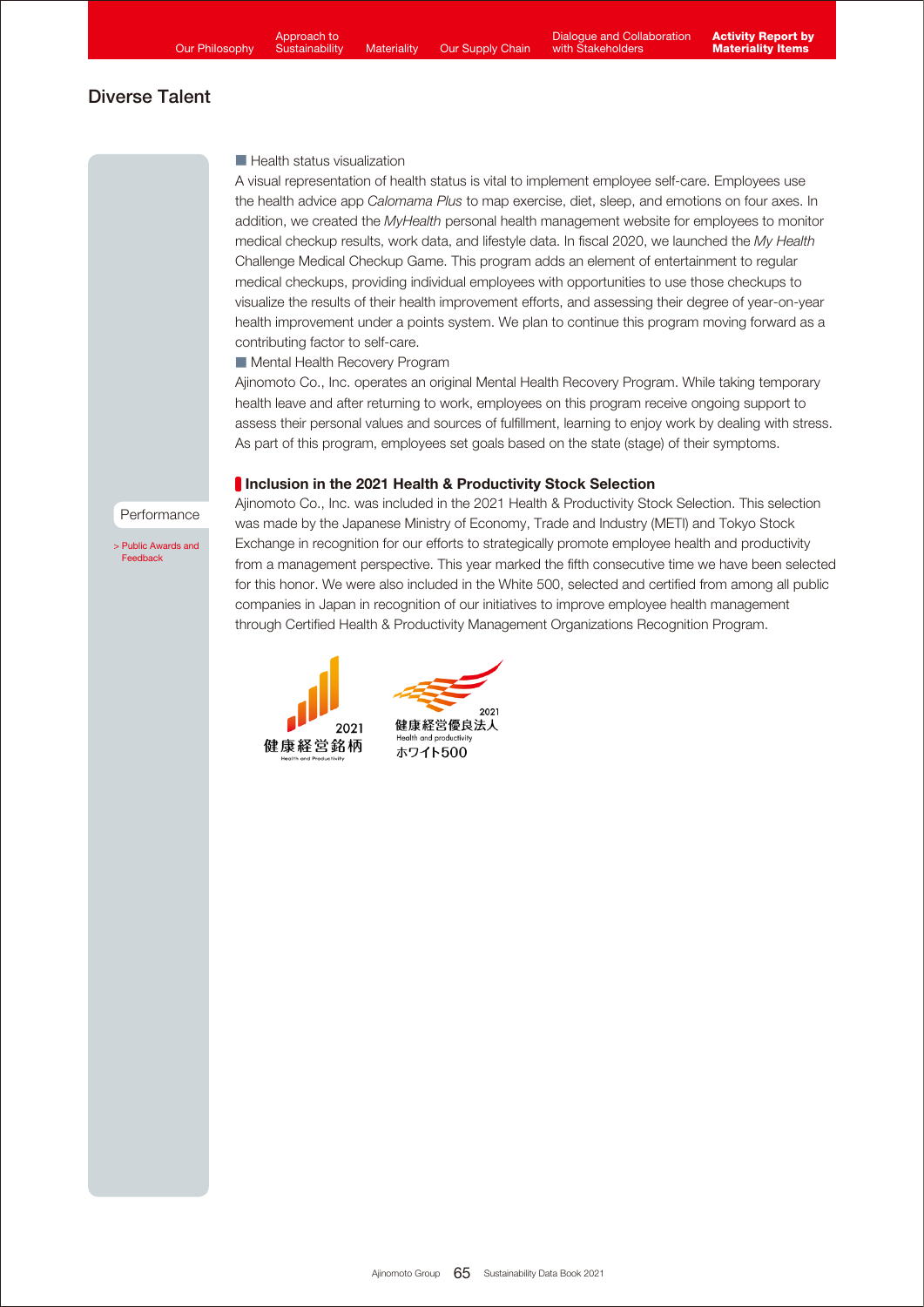Approach to **Sustainability** 

# Diverse Talent

# Diversity and inclusion

# Promoting diversity and inclusion for corporate culture transformation

Approach

#### GRI405-DMA GRI406-DMA

[> Integrated Report](https://www.ajinomoto.co.jp/company/en/ir/library/annual/main/08/teaserItems1/00/linkList/0/link/Integrated%20Report%202021_E_A4.pdf#page=61)  2021 P60 > Public Awards and Feedback (2020

[Semi-Nadeshiko](https://www.ajinomoto.co.jp/company/en/ir/esg/sri/2020.html)  Brand, 2020 PRIDE Index Gold Rank)

Framework

GRI405-DMA

The Ajinomoto Group believes that promoting diversity and inclusion (D&I) is an important part of management strategy for creating innovation based on a foundation of diverse talents. To gather diverse talents, we value diversity in gender, age, nationality, and individual professional experiences. We are committed to do our best in encouraging diversity and inclusion.

 The challenge that lies before Ajinomoto Co., Inc. is to increase the number of female leaders, an issue facing Japan as a whole, and accelerate reform in the company's corporate culture, raising the ratio of female directors and line managers (organization heads or general managers) to 30% by fiscal 2030.

# D& I promotion framework

Ajinomoto Co., Inc. established the HR Development Committee for Women, a subcommittee of the HR Committee, chaired by the executive officer in charge of diversity and HR, to provide concrete support for formulating plans and developing careers for women. The activities of the committee are periodically reported to the Executive Committee and the board of directors. In addition, the Company is a core member of the 30% Club<sup>[1]</sup> Japan, implementing cooperative measures between companies.

 Further, the Company established a D&I Promotion Team within the HR Dept. and appointed contacts at each major division and Group company to conduct D&I promotion planning and operations of cross-organizational activities.

- Creating an organizational culture: Plan and hold unconscious bias training and D&I lunch seminars throughout the company, and prepare for active internal and external communications.
- Diverse human resources: Create LGBT support systems and policies, and comfortable work environments for persons with disabilities (e.g., provide professional life counselors for persons with disabilities throughout Japan; create guidebooks for persons with disabilities and departments in which such individuals work)
- Establish an environment linking careers: Dokodemo Career (e.g., systems enabling continuation of current work if they transfer for the benefit of their partner's career), Work-Life Balance (WLB) leave (leave for partner's transfer), and on-premises daycare centers
- [1] A global campaign established by corporate leaders, etc., in the UK in 2010 to increase the percentage of women in key decision-making organizations of companies, including among corporate boards of directors

# D& I promotion performance

### Performance

GRI202-2 GRI405-1

In fiscal 2020, the Ajinomoto Co., Inc. launched AjiPanna Academy as a measure to support female human resources development, which provides opportunities and helps employees think independently about their careers. This academy offers career workshops attended with superiors and a half-year business skills training (college) program for women in non-management positions. We also offer mentoring programs by organizational heads and officers for female managers. The support for multifaceted growth through these programs has led to a growth mindset amongst female human resources, and a willingness of supervisors, organizational heads, and officers to develop female human resources.

Fiscal 2020 participation in various programs was as follows.